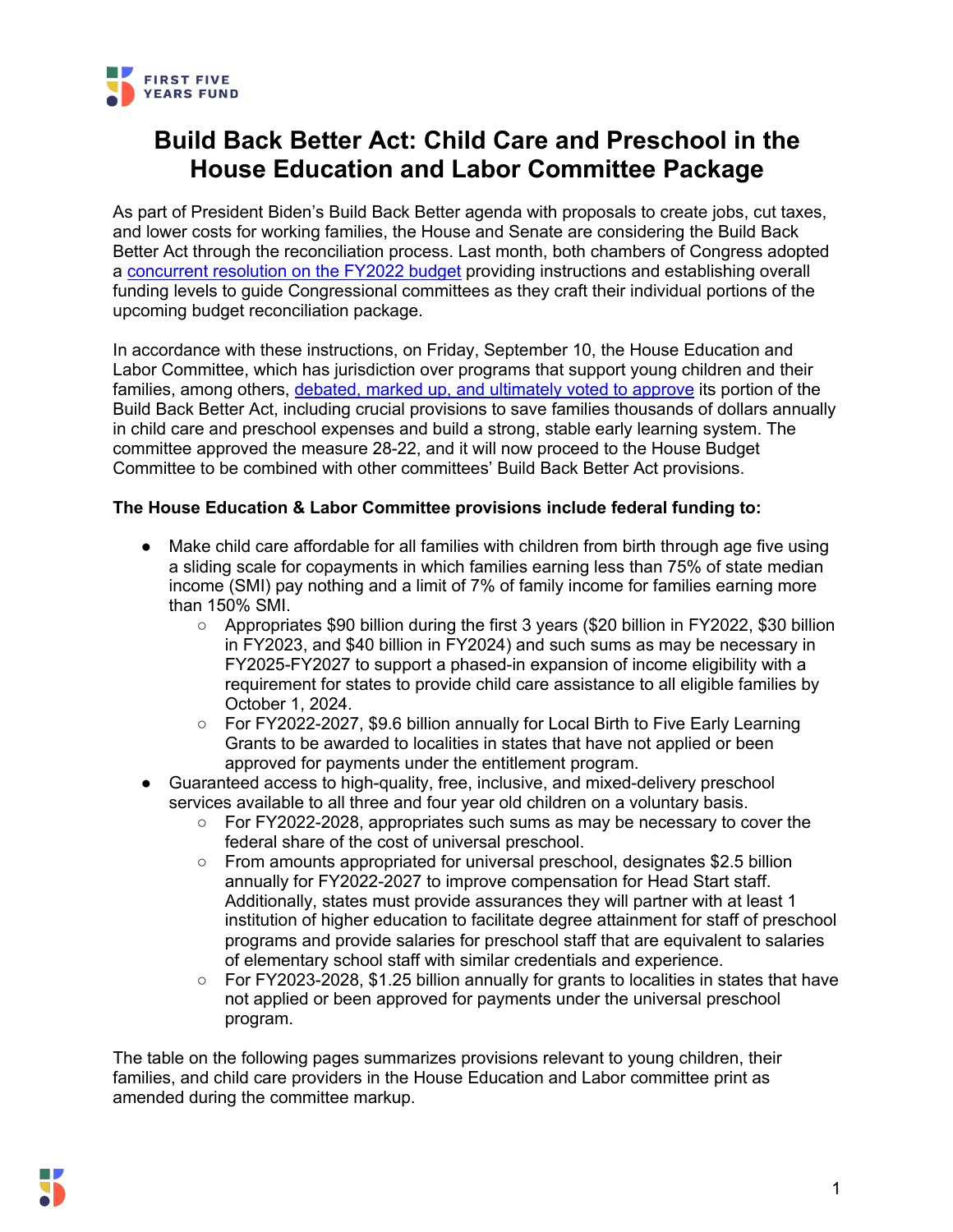## **Child Care and Early Learning Entitlement Program**

**Sec. 23001(c).** Appropriates funds for a new child care and early learning entitlement program for children ages birth through five (\$20 billion in FY2022, \$30 billion in FY2023, \$40 billion in FY2024, and such sums as may be necessary in FY2025-FY2027.

**Sec. 23001(b)(2)(D), (d)(2).** Outlines the phase-in for family eligibility based on state median income (SMI): in FY2022, families earning up to 100% SMI; in FY2023, up to 115% SMI; in FY2024, up to 130% SMI in the third year; and in FY2025-2027, families of any income level. Effective Oct. 1, 2024, states with an approved plan must offer child care assistance to all families who apply and are otherwise eligible.

**Sec. 23001(g)(1), (h)(1).** In FY2022-2024, participating states would receive an allotment based on the Child Care and Development Block Grant (CCDBG) Act formula and would be required to use 50% of funds on expanding access to child care subsidies for children in families with incomes less than 85% SMI and increasing payment rates to support the cost of providing high-quality child care services; 25% on child care supply and quality building activities; and 25% on either subsidy and grant expansion or supply and quality building.

**Sec. 23001(g)(2).** In FY2025-2027, states receive reimbursement from the Federal government for 90% of the cost of child care assistance, at the FMAP rate for child care quality and supply activities, and 50% for administrative expenses.

**Sec. 23001(i).** For FY2022-2027, establishes Local Birth to Five Early Learning Grants to be awarded to localities in States that have not applied or been approved for payments under the entitlement program. Sec. 23001(g)(1)(A)(i)(IV) designates \$9.6 billion annually for these purposes. Eligible localities include cities, counties, or other units of general local government, as well as Head Start grantees, with priority given to localities seeking to serve underserved populations.

#### **Preschool**

**Sec. 23002(b).** For FY2022-2028, appropriates such sums as may be necessary to provide the federal share of the cost of universal, high-quality, free, inclusive, and mixed delivery preschool services on a voluntary basis. Reserves not less than 4% for payments to Indian Tribes; not more than 0.5% for the territories distributed on the basis of relative need; 0.5% for eligible local entities that serve children in families who are engaged in migrant or seasonal agricultural labor; and \$165 million for FY2022, \$200 million for FY2023, and no more than 2% for FY2025-2028 for federal activities including administration, monitoring, technical assistance and research.

**Sec. 23002(c)(2).** Requires the Secretary to pay:

- 100% of State expenditures in FY2022-2024
- 90% of State expenditures in FY2025 (10% non-Federal share)
- 80% of State expenditures in FY2026 (20% non-Federal share)
- 70% of State expenditures in FY2027 (30% non-Federal share)
- 60% of State expenditures in FY2028 (40% non-Federal share)

(Sec. 23002(f) specifies a state's non-Federal share can include funds spent to expand half-day kindergarten programs to full-day and limits current spending on prekindergarten programs at 50% for these purposes.)

**Sec. 23002(c)(4).** Requires states that receive funding to administer the state's preschool service program; support a continuous quality improvement system; provide outreach and enrollment support for families of eligible children, including specific outreach to families of underserved populations; support data systems building; support staff of eligible providers in pursuing credentials and degrees,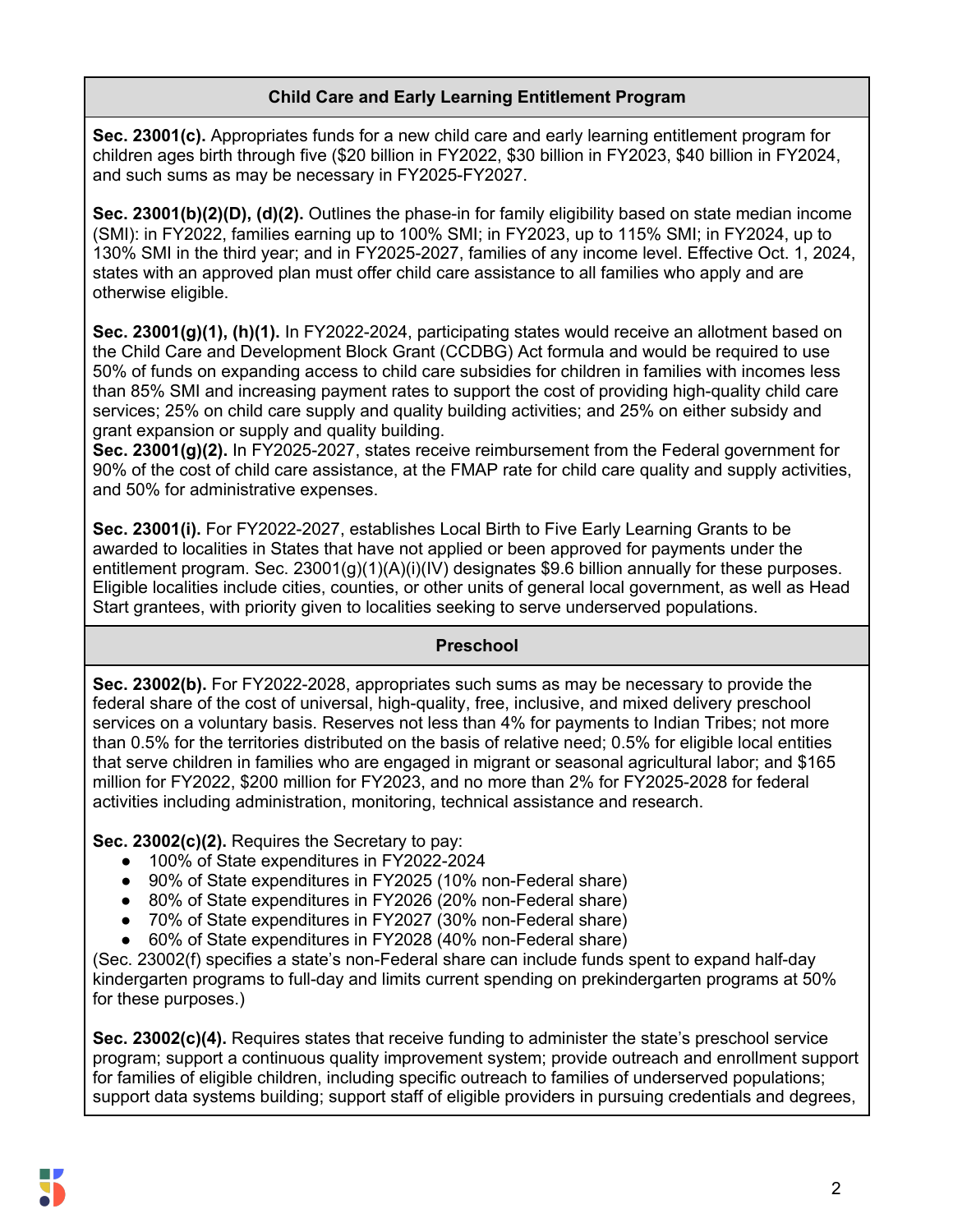including baccalaureate degrees; support activities that ensure access to inclusive preschool programs for children with disabilities; provide age-appropriate transportation services; and conduct or update the state's statewide needs assessment.

**Sec. 23002(c)(6), (7).** To be eligible for funding, requires states to submit a plan that must, among other requirements, certify it has developmentally appropriate, evidence-based preschool standards in place and will prioritize high-need communities; support a mixed-delivery preschool system and facilitate the participation of Head Start and other programs offered by eligible providers; ensure children with disabilities have access to and participate in inclusive preschool programs; support continuous quality improvement; and ensure a highly-qualified early childhood workforce. Additionally, the plan must include an assurance that all preschool services will be universally available without additional eligibility requirements; high-quality, free, and inclusive; meet state preschool education standards within 1 year of receiving funding; offer programming that meets the duration requirements of at least 1,020 annual hours; and adopt policies and practices to conduct outreach and provide expedited enrollment, including prioritization, to children experiencing homelessness, children in foster or kinship care, children in families who are engaged in migrant or seasonal agricultural labor, children with disabilities, and dual language learners. Each state plan shall stay in effect for 3 years.

**Sec. 23002(e).** For FY2023-2028, authorizes grants to localities in States that, as of October 1, 2023, have not applied or been approved for payments under the universal preschool program Sec. 23002(b)(2)(F) designates \$1.25 billion annually for these purposes. Eligible localities include cities, counties, or other units of general local government, a local educational agency, or a Head Start agency, with priority given to localities serving high-need communities.

## **Expand Supply**

**Sec. 23001(f)(4)(H).** Requires state plans to assure they will prioritize increasing access to and the quality and supply of child care for underserved populations, including, at a minimum, low-income children; children in underserved areas; infants, toddlers, and children with disabilities; children who are dual language learners, and children who receive care during nontraditional hours.

## **Cost of Care and Parent Supports**

**Sec. 23001(f)(4)(D).** Establishes a sliding scale for parent copayments based on a family's income. The maximum copayment would be 7% of family income for families earning more than 150% of SMI. Families with a child who is eligible for Head Start or with a family income of no more than 75% of SMI would pay no copayment.

**Sec. 23001(f)(4)(G).** Requires states plans to assure that children receiving assistance will receive such assistance for not less than 24 months, and the child's eligibility determination and redetermination shall be implemented in such a manner that supports child well-being and reduces barriers to enrollment, including continuity of services.

**Sec. 23001(m)(2).** Specifies children under 6 already receiving assistance under CCDBG will automatically be deemed eligible and may continue to use the child care provider of the family's choice.

#### **Quality**

**Sec. 23001(f)(4)(B).** Within 3 years of receiving funds, requires states to create a tiered system for measuring the quality of child care providers that, among other requirements, includes a set of standards for determining a provider's tier of quality; includes different standards for care during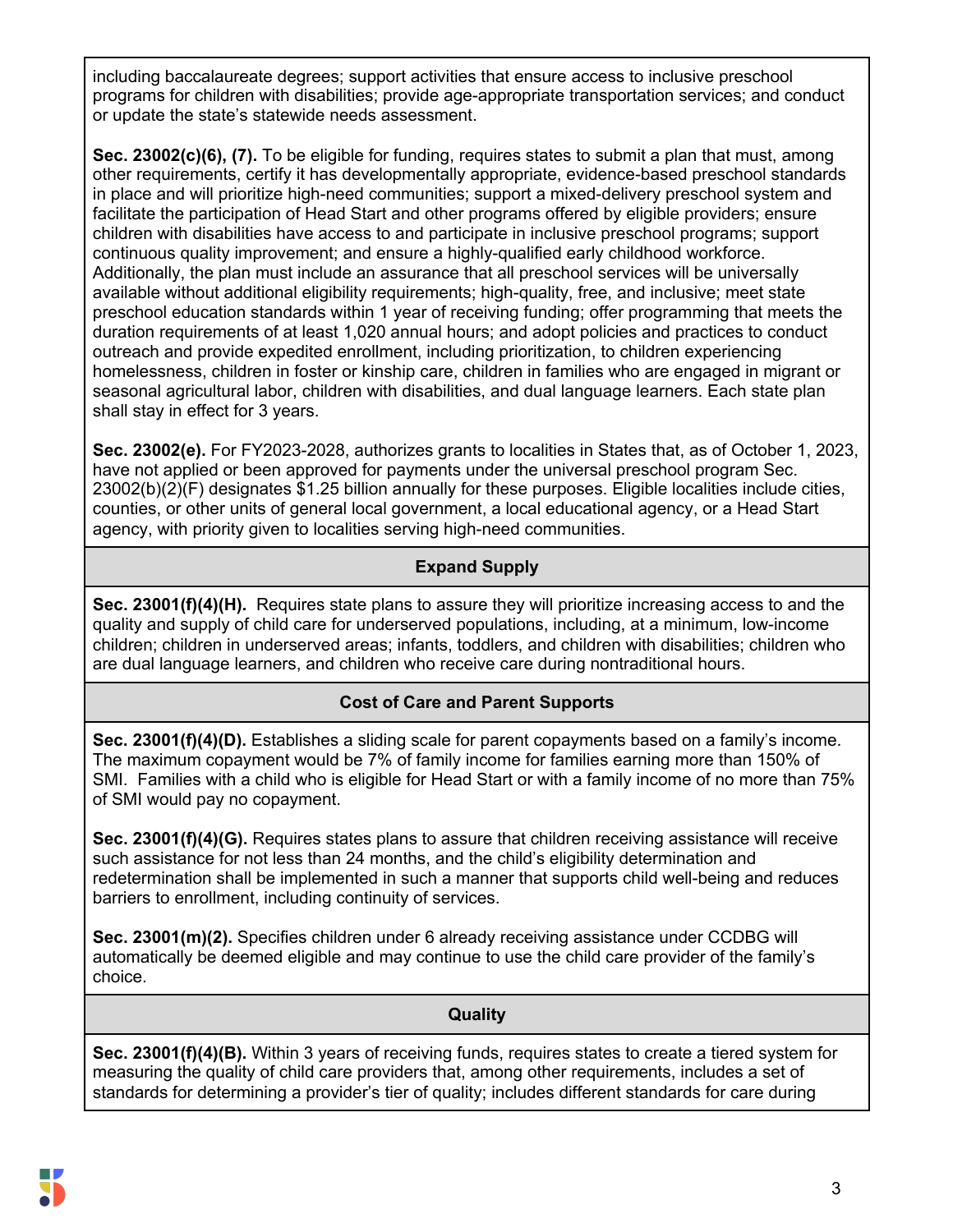nontraditional hours; and provides sufficient resources and supports for providers not at the highest tier to progress toward higher quality standards.

**Sec. 23001(f)(4)(C).** Requires state plans to certify that within 6 years of enactment their implemented policies and financing practices will ensure all families of eligible children can choose care at the highest quality tier.

**Sec. 23001(f)(4)(J).** Requires states plans to certify that within 3 years of receiving funds it will have licensing standards for child care providers and a pathway to licensure available to and appropriate for providers in a variety of settings, to ensure providers eligible under the CCDBG Act have a pathway to become eligible providers for the entitlement program. (Sec. 23001(b)(2)(E)(ii) specifies CCDBG-eligible providers would be deemed eligible for 3 years after their home state receives funding.

## **Providers and Workforce**

**Sec. 23001(f)(4)(A).** Requires state plans to certify that within 3 years of receiving funds, payment rates for child care assistance will be sufficient to meet the cost of child care based on an approved cost estimation model or cost study and correspond to differences in quality based on the state's tiered system for measuring quality.

Specifies the cost estimation model or cost study must include estimates for providers at each tier of the state's tiered system for measuring quality and variations in the cost of child care services by geographic area, type of provider, and age of child, and the additional costs associated with providing inclusive child care services. Additionally, states must certify payment rates enable providers not at the highest tier to increase quality and ensure that wages for staff of child care providers, at a minimum, provide a living wage, are equivalent to wages for elementary educators with similar credentials and experience, and are adjusted annually for cost of living increases.

**Sec. 23001(f)(4)(D).** Requires state plans to certify that within 3 years of receiving funds, they will have a wage ladder for staff that meets the requirements outlined above.

**Sec. 23002(a)(6).** Defines "eligible providers" for the purposes of universal preschool as local educational agencies that are licensed by the State or meet comparable health and safety standards; Head Start agencies; a licensed center-based provider, family child care provider, or community- or neighborhood-based network of licensed family child care providers; or a consortium of such entities.

**Sec 23002(d).** Specifies subgrants or contracts with preschool providers will be for at least 3 years; requires the amount to be sufficient to enable providers to meet requirements and reflect variations in the cost of services by geographic area, type of provider, and age of child, and the additional costs associated with providing inclusive child care services; and requires enhanced payments to providers offering comprehensive services, health and development screenings, and service referrals for children and families they serve. Priority would be given to programs in high-need communities.

**Sec. 23002(c)(6)(J), (K)(v)-(vi).** Requires state plans to provide assurances that it will:

- Partner with at least 1 institution of higher education to facilitate degree attainment for staff of preschool programs;
- Provide salaries and set salary schedules for preschool staff that are equivalent to salaries of elementary school staff with similar credentials and experience; and
- At a minimum, provide a living wage for all staff of such providers; and
- Require educational qualifications for teachers in the preschool program including, at a minimum, requiring lead teachers to have a baccalaureate degree in early childhood education or a related field within 7 years of enactment of this Act (excluding individuals